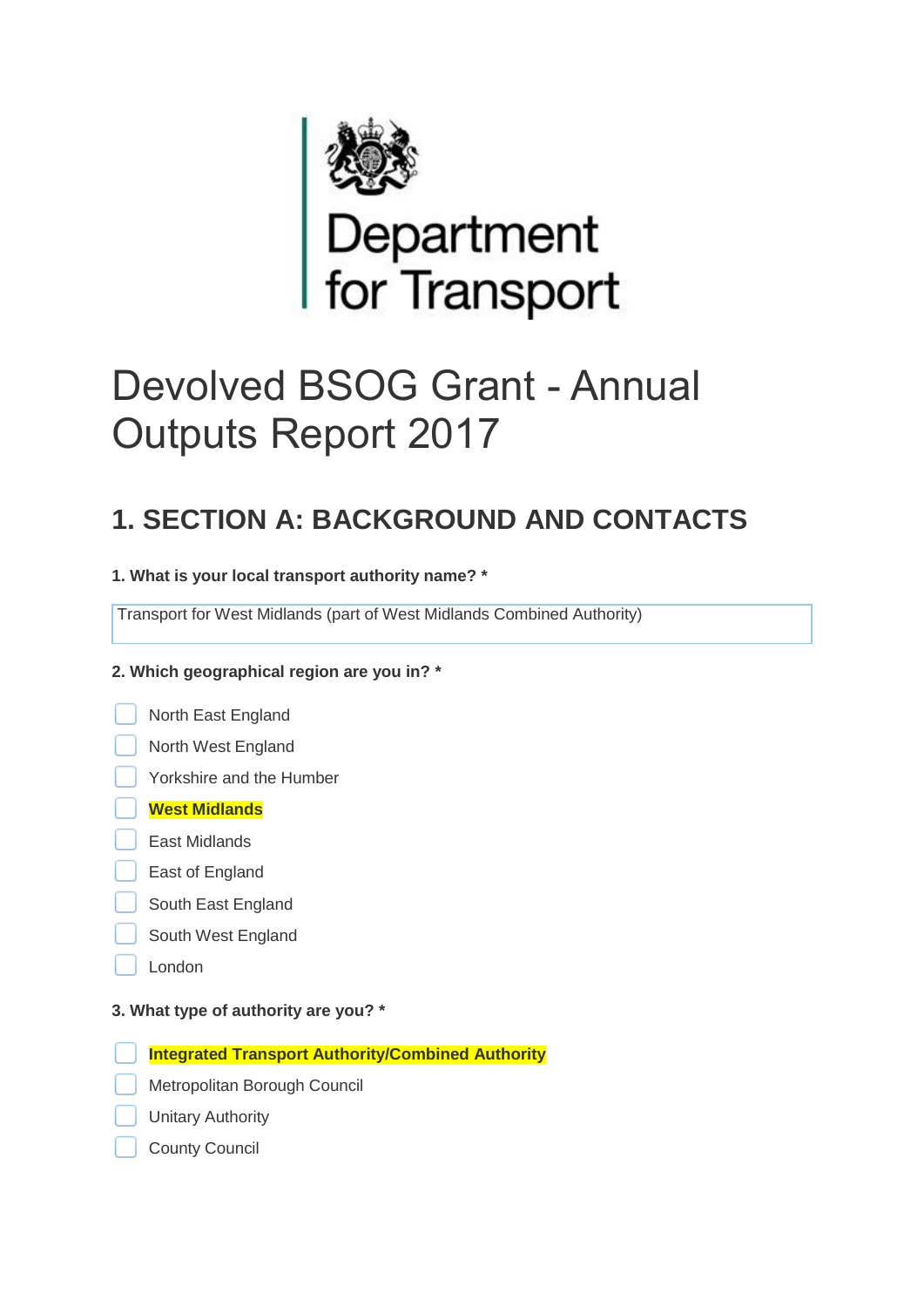Other – please specify below if you feel you do not fit into one of the categories given:

#### **4. How wold you classify yourself geographically (NTS Area type definitions) ?**

#### **Metropolitan**

**\***

- Urban Large (population over 250,000)
- Urban Other (population between 25,000 and 250,000)
- Rural (population below 25,000)

Other – please specify below if you feel you do not fit into one of the categories given:

#### **5. Name of the reporting officer: \***

Jon Hayes, Head of Network Delivery

#### **6. Contact phone number of the reporting officer: \***

0121 214 7826

#### **7. Email address of the reporting officer: \***

Jon.Hayes@tfwm.org.uk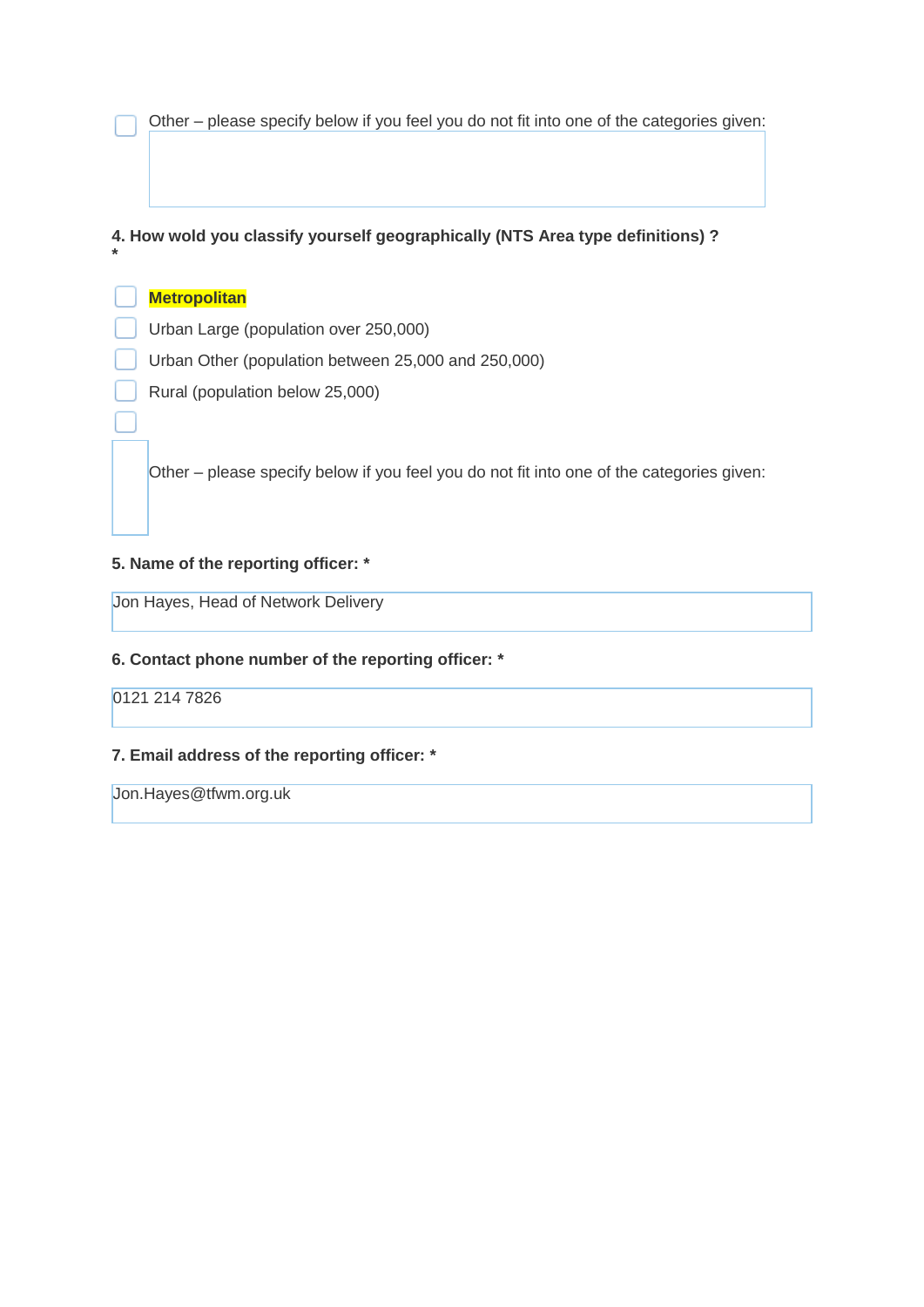## **2. SECTION B: TENDERED BUS NETWORK**

"A tendered service is one where a local transport authority has invited tenders for the operation of a service (not e.g. seats on a bus or subsidised tickets), and a contract exists as a result of that tender"

#### **8. What have you used the developed funds for? \***

|                                                                                                                                                                                                                                                                                           | <b>A. Maintain current</b><br>tendered services<br>B. Increase level of<br>tendered services<br>C. Invest in alternative<br>services (e.g.<br>community transport,<br>taxi buses)<br><b>D. Invest in</b><br>supporting bus<br><b>infrastructure</b><br>provision<br>E. Other |  |
|-------------------------------------------------------------------------------------------------------------------------------------------------------------------------------------------------------------------------------------------------------------------------------------------|------------------------------------------------------------------------------------------------------------------------------------------------------------------------------------------------------------------------------------------------------------------------------|--|
|                                                                                                                                                                                                                                                                                           |                                                                                                                                                                                                                                                                              |  |
| As well as maintaining current tendered services we have been looking<br>at supporting and investing in bus infrastructure specifically aligned to<br>the tendered service network. This forms a part of the overall<br>development and implementation of the West Midlands Bus Alliance. |                                                                                                                                                                                                                                                                              |  |
| Bus operators across the West Midlands have signed up to the Bus<br>Alliance. The Alliance will enable operators to meet rigorous new                                                                                                                                                     |                                                                                                                                                                                                                                                                              |  |
| standards on key issues such as vehicle emission levels, branding,<br>maximum fares and frequency and will make wider use of Advanced<br>Statutory Quality Bus Partnerships rolling these out on a phased basis<br>across the region.                                                     | <b>Other (please</b><br>specify):                                                                                                                                                                                                                                            |  |
| Investment in bus infrastructure will involve a number of highways<br>schemes aimed at reducing journey times for buses and improving bus<br>punctuality and reliability.                                                                                                                 |                                                                                                                                                                                                                                                                              |  |
| Investment in our tendered service network will require operator's<br>vehicles to comply with Euro V clean air standards as a minimum<br>thereby reducing vehicle emission levels.                                                                                                        |                                                                                                                                                                                                                                                                              |  |
| 9. If you ticked C, D or E in Q8, please specify the type of services/infrastructure you have<br>invested in: N/A as ticked A in Q8 above.                                                                                                                                                |                                                                                                                                                                                                                                                                              |  |
| A. Community Transport run under a section 19 permit                                                                                                                                                                                                                                      |                                                                                                                                                                                                                                                                              |  |
| <b>B. Taxi Buses</b>                                                                                                                                                                                                                                                                      |                                                                                                                                                                                                                                                                              |  |
| C. Network re-design/configuration                                                                                                                                                                                                                                                        |                                                                                                                                                                                                                                                                              |  |
| D. Bus stops/shelters                                                                                                                                                                                                                                                                     |                                                                                                                                                                                                                                                                              |  |
| E. Bus lanes                                                                                                                                                                                                                                                                              |                                                                                                                                                                                                                                                                              |  |
| F. Bus priority signalling                                                                                                                                                                                                                                                                |                                                                                                                                                                                                                                                                              |  |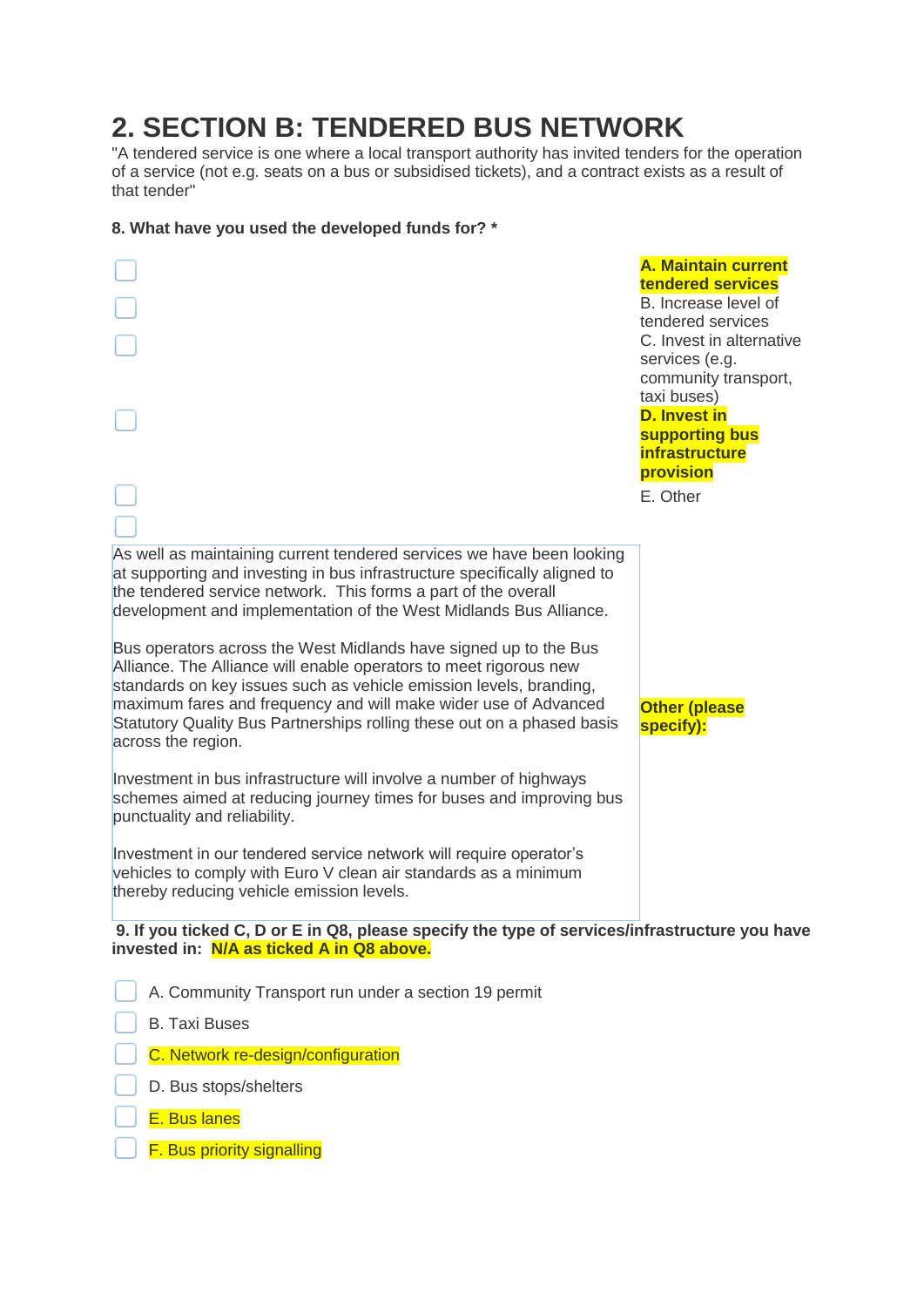G. RTI (Real Time Information)

H. Funding Kick-start services

Other (Please specify):

#### **10. If you have observed any direct or indirect impacts as a result of the way in which you have used the devolved funds?**

| *                                                                                                                                                                                                                                                                                                                                                                                                                                                        |                                                   |
|----------------------------------------------------------------------------------------------------------------------------------------------------------------------------------------------------------------------------------------------------------------------------------------------------------------------------------------------------------------------------------------------------------------------------------------------------------|---------------------------------------------------|
|                                                                                                                                                                                                                                                                                                                                                                                                                                                          | A. Cost reductions<br>to the local authority      |
|                                                                                                                                                                                                                                                                                                                                                                                                                                                          | <b>B.</b> Successful Kick-<br>starts              |
|                                                                                                                                                                                                                                                                                                                                                                                                                                                          | C. Increase in<br>patronage due to                |
|                                                                                                                                                                                                                                                                                                                                                                                                                                                          | investment in<br>infrastructure                   |
|                                                                                                                                                                                                                                                                                                                                                                                                                                                          | D. The commercial<br>market replacing             |
|                                                                                                                                                                                                                                                                                                                                                                                                                                                          | any lost tendered<br>routes<br>E. There have been |
|                                                                                                                                                                                                                                                                                                                                                                                                                                                          | no observed<br>impacts                            |
|                                                                                                                                                                                                                                                                                                                                                                                                                                                          |                                                   |
| We have focussed our efforts to have in place arrangements to maintain our <sub>F. Other</sub> (Please<br>tendered services network that has protected operators from any impact<br>from devolved BSOG with the BSOG element of costs built into operators<br>tender price submissions.                                                                                                                                                                  | describe here):                                   |
| Impacts we are seeing are that tendered service prices are increasing as a<br>result of number of pressures operators are facing around increasing costs,<br>the impact of congestion, reducing patronage and fare revenue. As our<br>BSOG allocation is fixed and is not inflation indexed linked then this is<br>putting real financial pressures on our tendered service budgets and our<br>ability to effectively fund our tendered service network. |                                                   |

#### **11. Please provide a short description of whether you took any mitigating action to reduce the impact of the transfer of BSOG on operators? \***

We took a pro-active approach on this and from the onset of the introduction of devolved BSOG we liaised closely with operators and put in place agreed arrangements that were transparent and equitable to protect operators from any impact on existing contract commitments. This helped to alleviate any impact on operators and provide stability from an early stage. Some operators commented at the time that we were the first transport authority in the region to put in place BSOG arrangements.

For new tendered contracts the BSOG element of costs has been built into operators tender price submissions. The above has helped to provide the platform and conditions for seeking opportunities going forward as outlined in our response to questions 8, although we are facing real financial pressures as highlighted in our response to question 10.

**12. Please specify how much your local transport authority spent on tendered bus services in 2015/16? \***